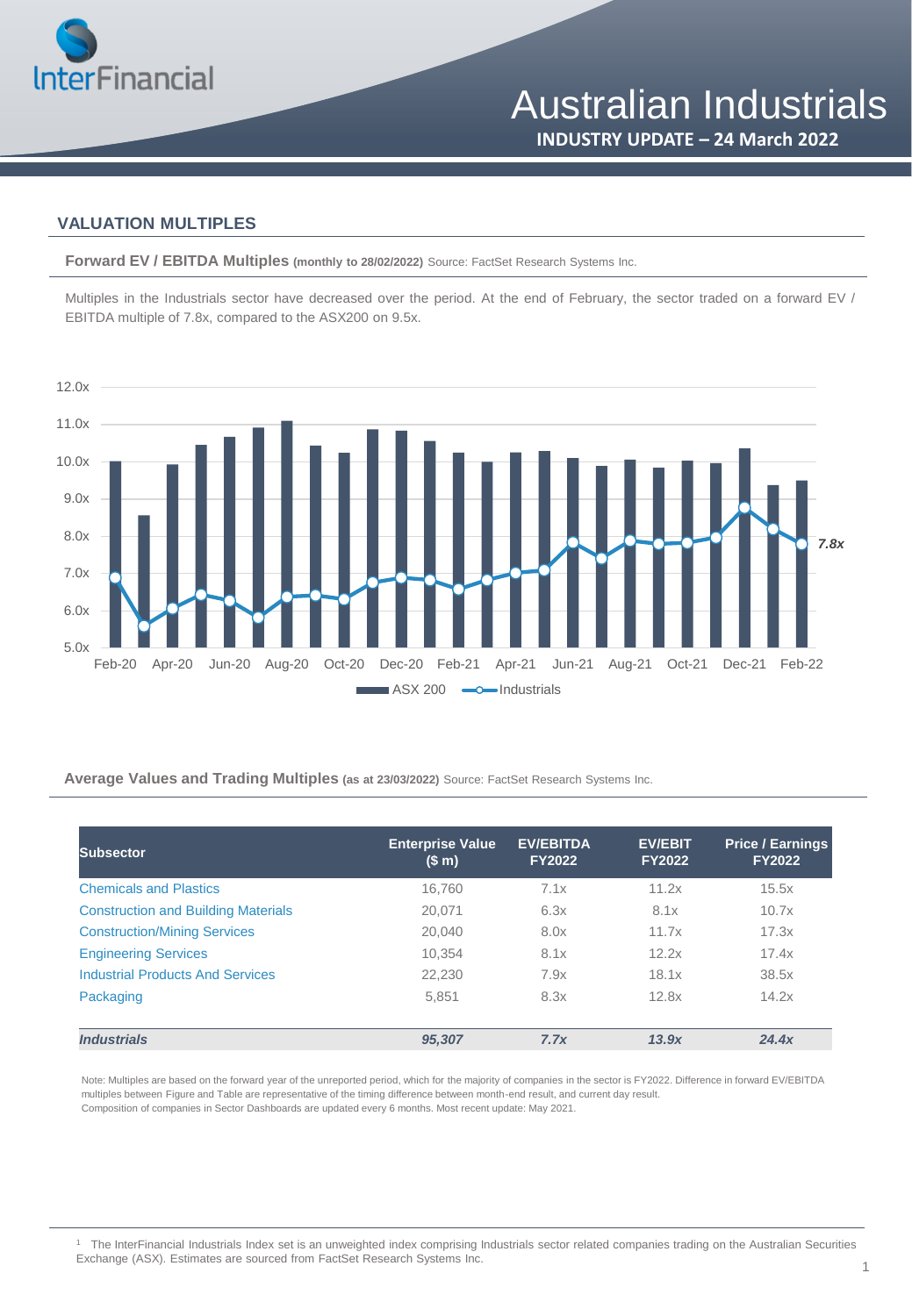

# Australian Industrials

**INDUSTRY UPDATE – 24 March 2022**

#### **MERGER & ACQUISITION NEWS…**

| <b>GENUS</b>     |                         | Value: AUD 41 m<br><b>GenusPlus Group</b> , the Australia-based provider of overhead electrical transmission and<br>powerline distribution construction services is to acquire Pole Foundations Australia, the local<br>provider of inspections, testing and reinstatement of electrical poles along with commercial &<br>domestic electrical contracting services. |
|------------------|-------------------------|---------------------------------------------------------------------------------------------------------------------------------------------------------------------------------------------------------------------------------------------------------------------------------------------------------------------------------------------------------------------|
|                  |                         | Value: AUD 17.9m<br>AstiVita agrees to be fully acquired by Tamawoood through an off-marker takeover offer.<br>Tamawood is a provider of home design and preliminary project management services and<br>associated activities.                                                                                                                                      |
| <b>ELTA</b> PLUS | SafetyLink <sup>*</sup> | Value: Undisclosed<br>Delta Plus Group, a France-based manufacturer of personal protective equipment, bought a 70%<br>stake in Safety Link, an Australia-based worker fall protection safety systems maker.                                                                                                                                                         |
|                  | inside                  | Value: Undisclosed<br><b>Ricardo PLC</b> a UK-based environmental, engineering, and strategic consulting company, has<br>signed an agreement to acquire <b>Inside Infrastructure</b> . Inside Infrastructure is an Australia-based<br>consultancy with 25 specialists.                                                                                              |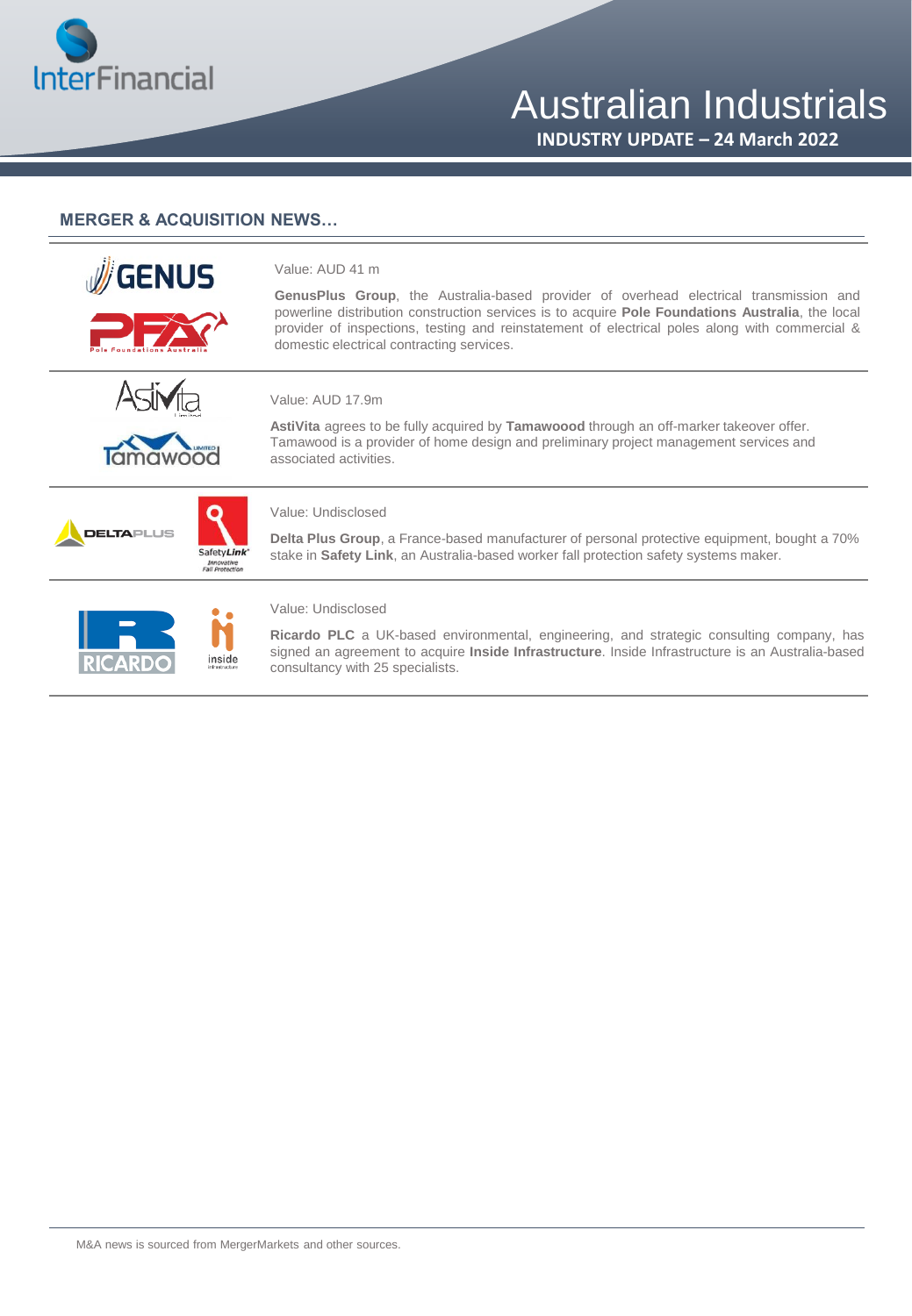

#### **SCUTTLEBUTT…**

- **Brambles** is facing pressure to sell its North American unit.
- **BGC**, an Australian building products and construction business, could be put up for sale as early as next month. **Brickworks**  and **Adbri** have expressed interest in parts of BGC's business.
- Italy-based engineering and construction group the **Webuild group**, or formerly known as **Salini Impregilo**, is in discussions to acquire **Probuild**, the failed Australian building contractor.
- **Cleanaway Waste Management** could pursue material acquisitions to expand its construction and demolition business. Cleanaway has a market capitalisation of AUD 5.71bn.
- **IPD Group,** an Australia-based electrical products distributor, is continuing to assess potential complementary acquisitions. Furthermore, potential targets have been identified and preliminary discussions are taking place.
- **Southern Cross Electrical Engineering** (SCEE), a Western Australia-based electrical and instrumentation contractor, will continue exploring acquisition opportunities.
- **Verbrec**, an Australian engineering services provider, is seeking to identify bolt-on acquisitions in its core markets to increase its capabilities and revenue base.
- **Linked Group Services**, an Australian renewable energy products and services provider, is actively seeking investment to scale up the business.
- The administrators of **WBHO Infrastructure**, an Australia-based diversified engineering and infrastructure provider, are seeking urgent expressions of interest for the recapitalisation or sale of the company.
- **DDH1**, the Australian drilling contractor, is pursuing acquisitive growth opportunities.
- **Pro-Pac Packaging**, the Australian packaging group, is eyeing acquisitive growth.
- **DGL Group**, an Australian chemical manufacturing storage and distribution business, is seeking to identify acquisitions in FY22.
- **Adbri**, an Australian cement company, will consider acquisitions to further grow its concrete and quarry footprint. The company has a market cap of USD 1.5bn
- **DRA Global**, an Australia-based engineering business, is interested in acquisitions.
- **MAAS Group Holdings**, an Australian construction material and service provider, is currently evaluating potential acquisitions.
- **Boom Logistics**, the Australian crane and travel tower services provider, is pursuing selective acquisition opportunities that complement its strategy and create shareholder value.
- **Worley**, an Australian engineering services provider, may pursue acquisition and partnership opportunities if they arise.
- **PTB Group**, a Brisbane, Australia-based specialised aviation parts and services company, is currently reviewing selected acquisition opportunities.